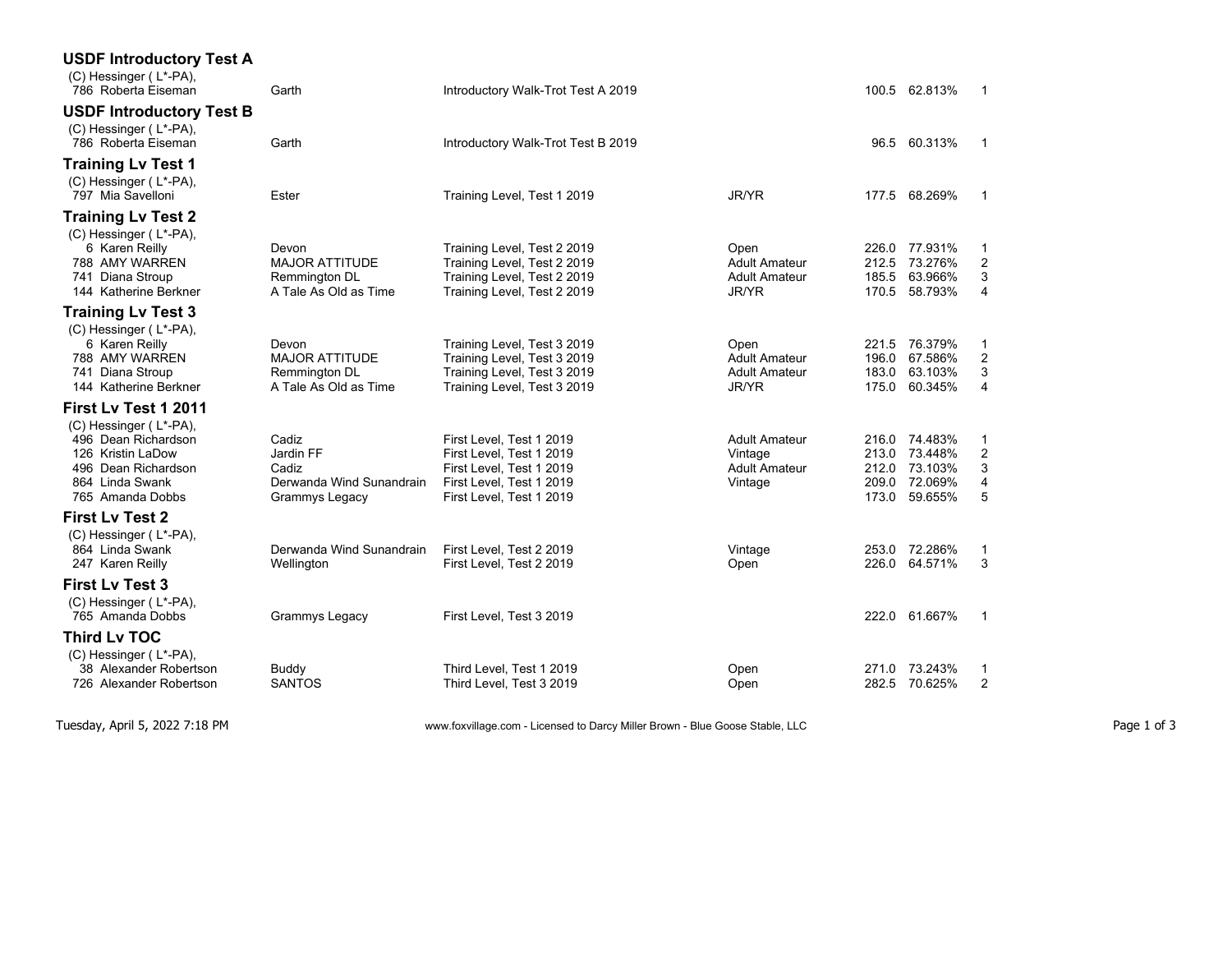| 806 Donna Hollingshead<br>806 Donna Hollingshead | Silverstein CF<br>Silverstein CF               | Third Level, Test 3 2019<br>Third Level. Test 2 2019                     | <b>Adult Amateur</b><br><b>Adult Amateur</b> | 256.0<br>238.0 | 64.000%<br>62.632% | 3<br>4                  |
|--------------------------------------------------|------------------------------------------------|--------------------------------------------------------------------------|----------------------------------------------|----------------|--------------------|-------------------------|
| Elementary CT Rider                              |                                                |                                                                          |                                              |                |                    |                         |
| (C) Hessinger (L*-PA),<br>800 Doris Hoppers      | <b>FLASHY BARON</b>                            | Introductory Walk-Trot Test A 2019                                       | <b>Adult Amateur</b>                         |                | 116.0 72.500%      | $\mathbf{1}$            |
| <b>Puddle Jump CT</b>                            |                                                |                                                                          |                                              |                |                    |                         |
| (C) Hessinger (L*-PA),                           |                                                |                                                                          |                                              |                |                    |                         |
| 80 Tricia Stewart                                | <b>Wild River</b>                              | Introductory Walk-Trot Test A 2019                                       | <b>Adult Amateur</b>                         | 129.0          | 80.625%            | 1                       |
| 751 Kelly Komisor                                | <b>CRF Coal</b>                                | Introductory Walk-Trot Test A 2019                                       |                                              | 120.0          | 75.000%            | $\overline{\mathbf{c}}$ |
| 779 Katie Mcintyre                               | Play Boy Skoal                                 | Introductory Walk-Trot Test A 2019                                       |                                              | 93.0           | 58.125%            | 3                       |
| <b>Elementary CT Horse</b>                       |                                                |                                                                          |                                              |                |                    |                         |
| (C) Hessinger (L*-PA),                           |                                                |                                                                          |                                              |                |                    |                         |
| 800 Doris Hoppers                                | <b>FLASHY BARON</b>                            | Introductory Walk-Trot Test A 2019                                       | <b>Adult Amateur</b>                         | 111.0          | 69.375%            | 1                       |
| 735 Sara O'Brien                                 | Danny                                          | Introductory Walk-Trot Test A 2019                                       |                                              | 104.5          | 65.313%            | $\overline{2}$          |
| Introductory CT Rider                            |                                                |                                                                          |                                              |                |                    |                         |
| $(C)$ Hessinger (L*-PA),<br>143 Mary MacLachlan  |                                                | USEA Eventing - Beginner Novice Test A 2022                              | <b>Adult Amateur</b>                         | 111.0          | 65.294%            | 1                       |
| 66 Erinn Wiley                                   | Jagger<br>LOUGHNATOUSA SEAN                    | USEA Eventing - Beginner Novice Test A 2022                              | <b>Adult Amateur</b>                         | 106.0          | 62.353%            | $\overline{\mathbf{c}}$ |
| 759 KATIE DOUGHERTY                              | <b>HEZA PRETTY ZIPPO</b>                       | USEA Eventing - Beginner Novice Test A 2022                              | JR/YR                                        | 101.0          | 59.412%            | 3                       |
| 9 Sarah Wood                                     | <b>BOBBIN FOR GOLD</b>                         | USEA Eventing - Beginner Novice Test A 2022                              |                                              | 93.0           | 54.706%            | 4                       |
| <b>Beginner Novice Rider</b>                     |                                                |                                                                          |                                              |                |                    |                         |
| (C) Hessinger (L*-PA),                           |                                                |                                                                          |                                              |                |                    |                         |
| 853 Kathrine Cuca                                | Chequer                                        | USEA Eventing - Beginner Novice Test B 2022                              |                                              |                | 117.5 73.438%      | $\mathbf{1}$            |
| <b>Beginner Novice Horse</b>                     |                                                |                                                                          |                                              |                |                    |                         |
| (C) Hessinger (L*-PA),                           |                                                |                                                                          |                                              |                |                    |                         |
| 766 Madeline Cracknell                           | <b>Galway Empire</b>                           | USEA Eventing - Beginner Novice Test B 2022                              |                                              | 112.0          | 70.000%            | 1                       |
| 854 Erin Altringer                               | North Stars Masquerade                         | USEA Eventing - Beginner Novice Test B 2022                              | JR/YR                                        | 110.0          | 68.750%            | $\overline{\mathbf{c}}$ |
| 126 Kristin LaDow                                | Jardin FF                                      | USEA Eventing - Beginner Novice Test B 2022                              | Vintage                                      | 108.5          | 67.813%            | 3                       |
| <b>Novice Rider</b>                              |                                                |                                                                          |                                              |                |                    |                         |
| (C) Hessinger (L*-PA),                           |                                                |                                                                          |                                              |                |                    |                         |
| 64 Brooke Hollway Wren<br>48 Alicia Jonsdottir   | <b>WS Hunts Bay</b><br><b>Remember Clement</b> | USEA Eventing - Novice Test A 2022<br>USEA Eventing - Novice Test A 2022 | <b>Adult Amateur</b><br>JR/YR                | 126.5<br>118.5 | 70.278%<br>65.833% | 1<br>$\mathbf{1}$       |
| 144 Katherine Berkner                            | A Tale As Old as Time                          | USEA Eventing - Novice Test A 2022                                       | JR/YR                                        | 117.0          | 65.000%            | $\overline{c}$          |
| 812 KAREN D'LAURO                                | <b>DIAMOND STRIKER</b>                         | USEA Eventing - Novice Test A 2022                                       | <b>Adult Amateur</b>                         | 104.5          | 58.056%            | $\overline{c}$          |
| <b>Novice Horse</b>                              |                                                |                                                                          |                                              |                |                    |                         |
| (C) Hessinger (L*-PA),                           |                                                |                                                                          |                                              |                |                    |                         |
| 795 Katie LaDow                                  | <b>Avaition Show</b>                           | USEA Eventing - Novice Test A 2022                                       | <b>Adult Amateur</b>                         |                | 129.0 71.667%      | 1                       |

Tuesday, April 5, 2022 7:18 PM **WWW.foxvillage.com - Licensed to Darcy Miller Brown - Blue Goose Stable, LLC** Page 2 of 3